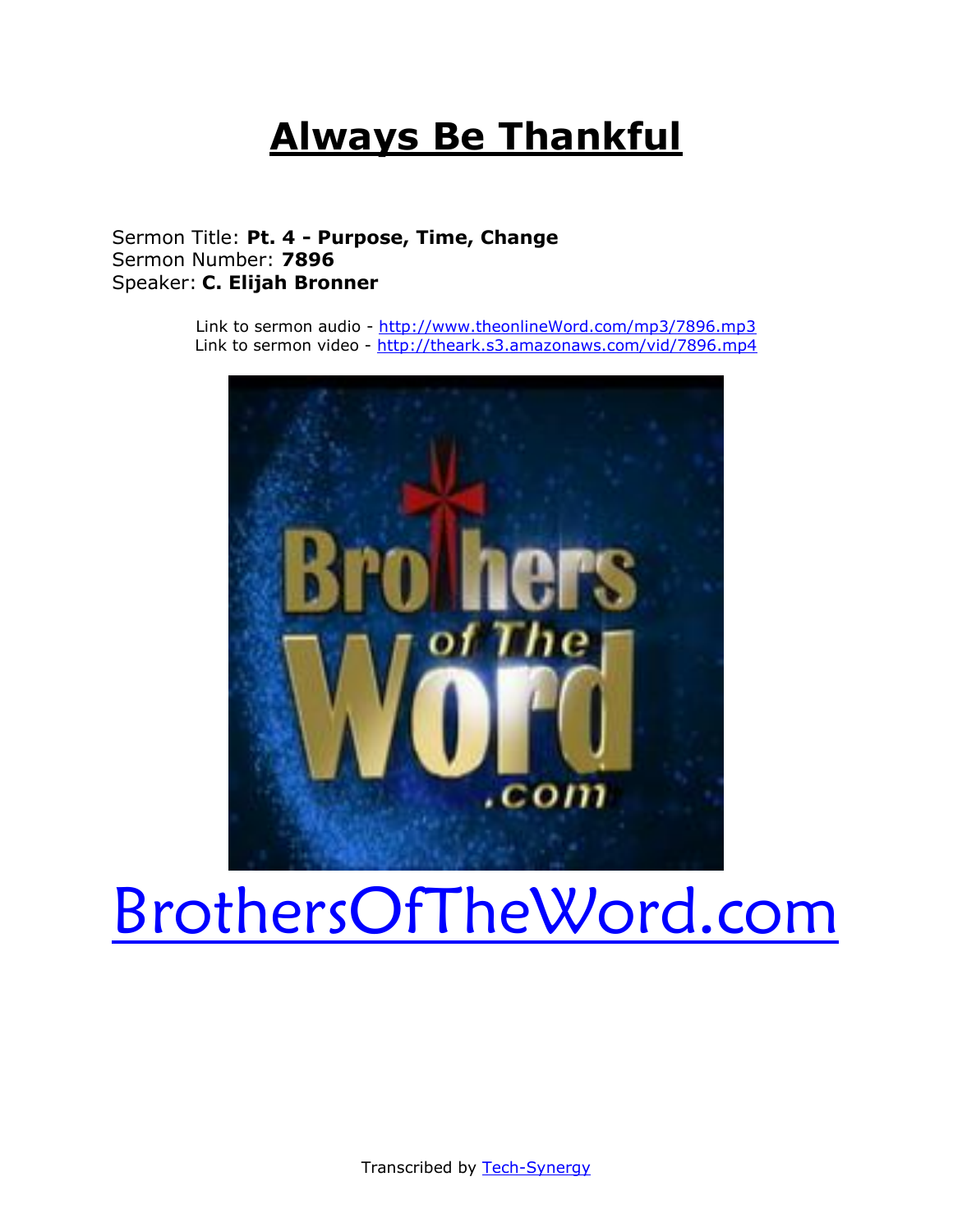C. Elijah Bronner: God reveals His love to us in small ways every day.

Female: You are listening to BrothersOfTheWord.com. This is part four of the series titled, "Purpose, Time, Change," by C. Elijah Bronner. This message is number 7896.

(Music Playing: 00:00:14 - 00:00:26)

And now for, "Purpose, Time, Change" part four.

C. Elijah Bronner: Thank you for joining brothers of the word, because brother you need the word. We welcome all of you joining us by television and those of you joining online at BrothersOfTheWord.com or social media. So delighted to have you to tune in and join us on this wonderful, wonderful day. I would like to share just a little humor after the christening of his baby brother in church, Jason sobbed all the way home in the back seat of the car. His father asked him three times what was wrong? Finally, the boy replied that preacher said he wanted us brought up in a Christian home, and I wanted to stay with you guys.

> Praise God. Were we are doing part four of series entitled, "Purpose, Time, Change", "Purpose, Time, Change" and so we have done a session on each of these "Purpose, Time and Change" and so we're doing part four of the series and this is actually part two of that last item there change, change, change. And so, we talked about a scripture rather over in second Corinthians, Chapter 3, verse 18 says that, "But we all with open face beholding as in a glass or mirror, the glory of the Lord are changed into the same image from glory to glory even as by the spirit of the Lord." So, notice that as we encounter God's word, as we behold the Lord and His word that we are changed into that same image. And so, the Epistle of James actually talks about the fact that the Bible is a mirror and we are able to look into that mirror and we are able to see the reflection of ourselves as measured by the word, and so, we can see what we need to change. So, it's just like if you looked in your mirror and you saw cotton in your hair, you would change that before leaving the house. Hopefully, hopefully, you would change that.

> And so that's what the Epistle of James talks about. He said, "If you looked in the mirror and you saw something that was offkilter, you would change it before you would leave." And he said, "So why do we as Christians look into the mirror of God's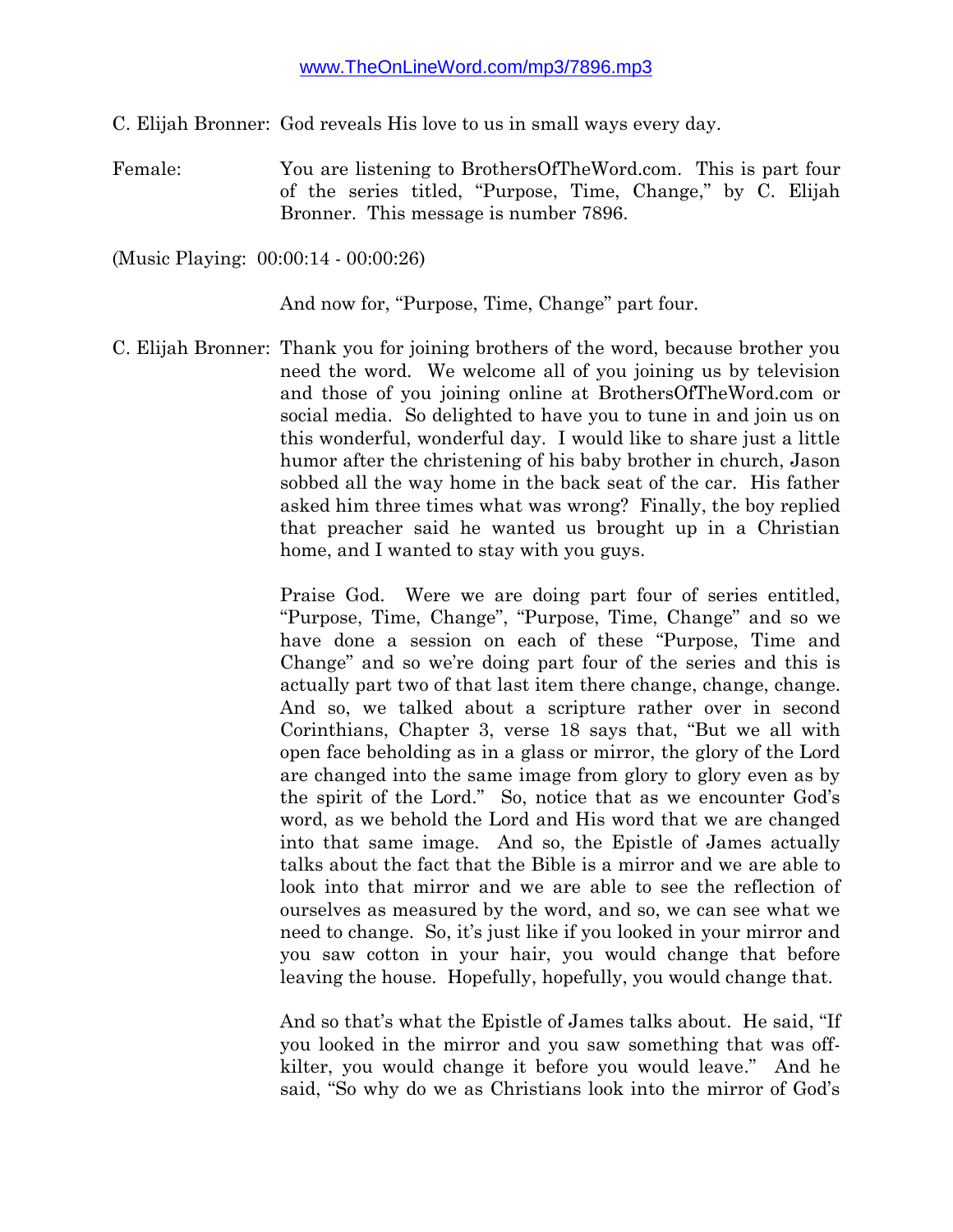word and we can see things that are off-kilter in our lives and yet we refuse to change it. It's just as silly as leaving cotton in your hair. Looking in the mirror and you going on about your day." And so, God is always moving us, changing us for the better. God is always changing us into His image. He's always changing. We are conformed to the image of Christ. We are conformed to the image of His word. And so, we are conformed to His glory. And so, God's always moving us, moving our lives along to change us for the better.

And so, we are talking about change. Chris Hogan, just a little review. Chris Hogan said, he says, "Where you are right now is an opportunity for a new start and a better finish." So, be open to change. Have the right attitude toward change. You can't have growth without change. We said that you're never too good to get better. You never too good to get better. So, change is personal and we said, "I need to change". Say that again, "I need to change." Change is personal. I need to change. I need to change. Change is possible. I am able to change. Say that with me, "I am able to change." This is possible, I am able to change and change is profitable. Say, "I am rewarded by change." I am rewarded by change. So, when we make positive changes in our lives, it's profitable to our lives. We're rewarded. Good things happen when we change ourselves for the better. Good things happen when we change ourselves for the better.

00:05:07

I like something I read. This is actually engraved on the tombstone of an Anglican Bishop in Westminster Abbey, and he says, "When I was young man, I wanted to change the world. I found it was difficult to change the world, so I tried to change my nation. When I found I couldn't change the nation, I began to focus on my town. I couldn't change the town and as an older man, I tried to change my family. Now, as an old man, I realize the only thing I can change is myself, and suddenly I realized that if long ago I had changed myself, I could have made an impact on my family. My family and I could have made an impact on our town. Their impact could have changed the nation, and I could indeed have changed the world." And so, when we change ourselves, when we change ourselves, we actually make ourselves more valuable to other people. So, when you make positive change, when you become better, you are now of more value to others because you are better. So, you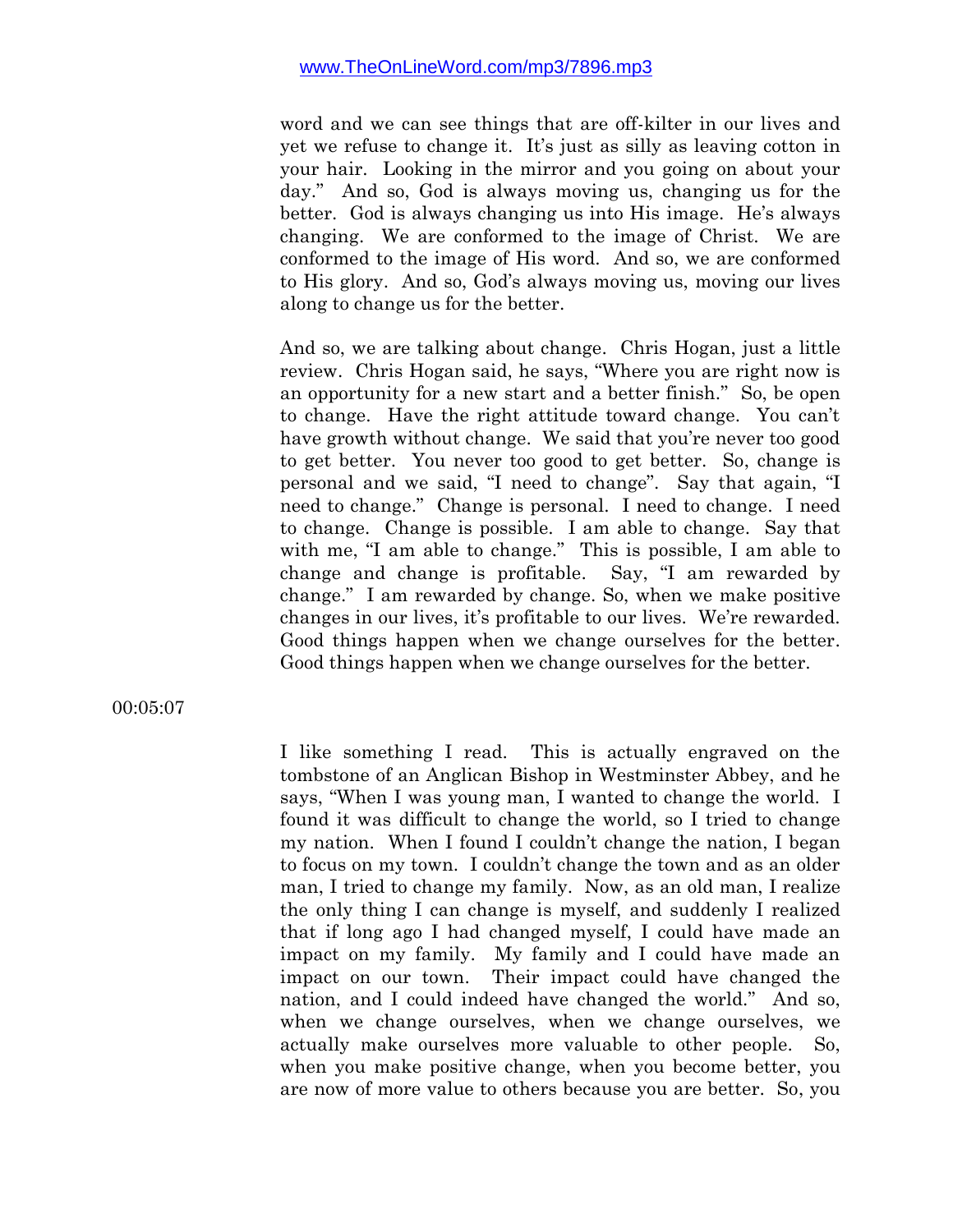become better, you're able to add more value to others and so you actually affect the world when you change yourself because your impact becomes greater. Your effectiveness is greater when you change yourself. So, when you become better, you make a bigger impact, you make a stronger impact, you begin to affect those around you, and you can ultimately change the world just value of becoming better. You're able to add more value.

So, when we become better ourselves, we're able to add more value to other people because we're able to offer them a better quality, we are able to offer them more. So, when we change ourselves, it actually blesses other. That actually blesses others when we change ourselves. Tom Ziegler said, he said, "We all have a choice to do something now to make ourselves better." We all have a choice to do something now to make ourselves better. And this is a question I want you to ask yourself. What am I going to change to make my life better this year? What am I going to change to make my life better this year? What am I going to change to make my life better this year? I want to give you seven ways to improve your life. Seven ways to improve your life. Number one, read your Bible and pray daily and not only pray daily but pray throughout the day. So, read your Bible, pray daily and throughout the day. Start a journal, start a journal. Write down what you learn in your time in God's word, your time with God.

And so, in other words, you want to live a life with praise, you want to live a life of gratitude. Your attitudes and your thoughts should constantly be changing for the better and the way your attitudes and your thoughts change for the better is by spending time with God's, by spending time in His word because then our lives will begin to reflect the attitudes of God's word, the attitudes of His nature and the attitudes of His character. Remember I said that if you walk with God, change is inevitable. It's inevitable. If you walk with God, change is inevitable because you're walking with perfection, you're walking with pure holiness and it changes your life. It changes your life. So, to walk with God then is to change your life. Ephesians, Chapter 4, verse 23 says, "Be renewed in the spirit of your minds." Be renewed in the spirit of your minds. So, we are renewed in the spirit of our minds by reading God's word and studying God's word and spending time in prayer. That renews the spirit of our minds. Be renewed in the spirit of your minds.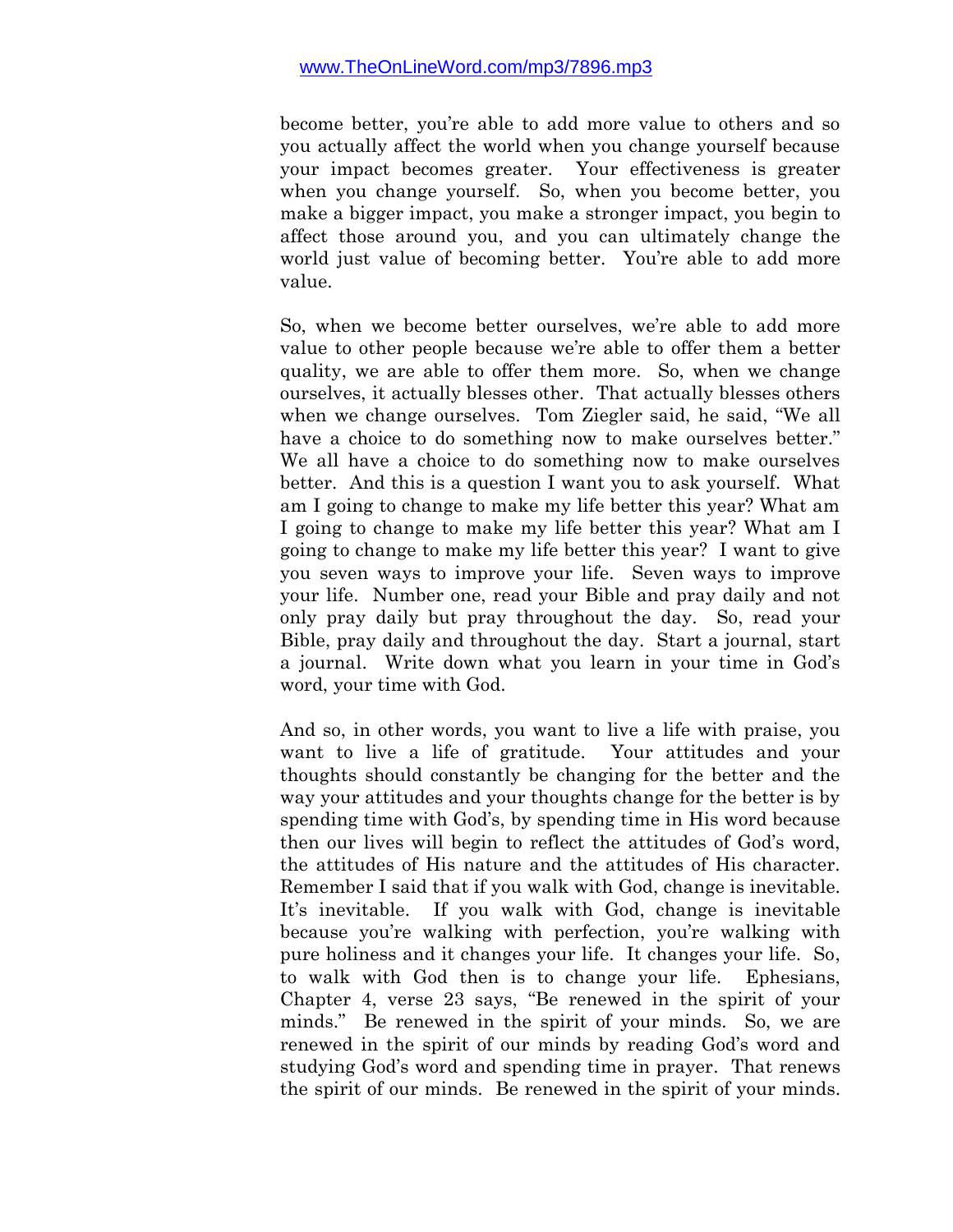Ephesians 4:23, and of course Romans 12:2 says, "Be not conformed to this world, but be ye transformed or change by the renewing of your mind that you may prove what is that good, acceptable and perfect will of God."

00:10:00

So, we change our lives by renewing our minds. We are changed by the renewing of our minds. And so, we begin to renew our minds, spending time with God in His word. Man, we begin to receive his love and you know, when you start receiving his love on a daily basis, you just grow in your love with Him and you start looking forward to your time with Him and you receive His love and you just love being with Him, just hanging out with Him. And so, there's a love that's release when we spend time, so not only renews your mind, but something is released into your life, and it's God's manifestation of His love is released in our lives. And I've learned, I really don't even know what prompted me to start doing this but I started looking for manifestations of God's love every day in my life and I came to the conclusion that God reveals His love to us in small ways every day, but if you're not conscious of it or if you're not on the lookout for it, you sometimes you don't recognize it, and you pass right over it. But there are small ways every day that God shows you His love in tangible forms or sometimes even in intangible forms, you know, it could be you feeling his presence, but in -- I have seen it manifested over and over and over that He would do it in tangible ways. He'll show you manifestations of his love it. It is so wonderful and it gets to the point where you start looking for it, you start expecting it and it happens every day without fail.

I was at a Whole Foods. This was probably about a week ago and while I was in the Whole Foods, I decided to fix my mother a dinner. I said "my mother would enjoy a nice delicious dinner" since they have a nice hot bar at most Whole Foods. And so, I went to the hot bar to fix her plate and the guy, just one of the workers had just cleaned it off. And I said, "Are you bringing food back out?" He said, "No, the bar closes at 2:00 and we then open again until 4." And I looked at my watch it was two o'clock. I said, "Oh, my goodness". And that's -- I was so dejected. I said, "Oh man, I really wanted to get my mother a dinner here" and it was just a perfect setup and I was just so dejected, so I kind of dropped my head and I was walking away.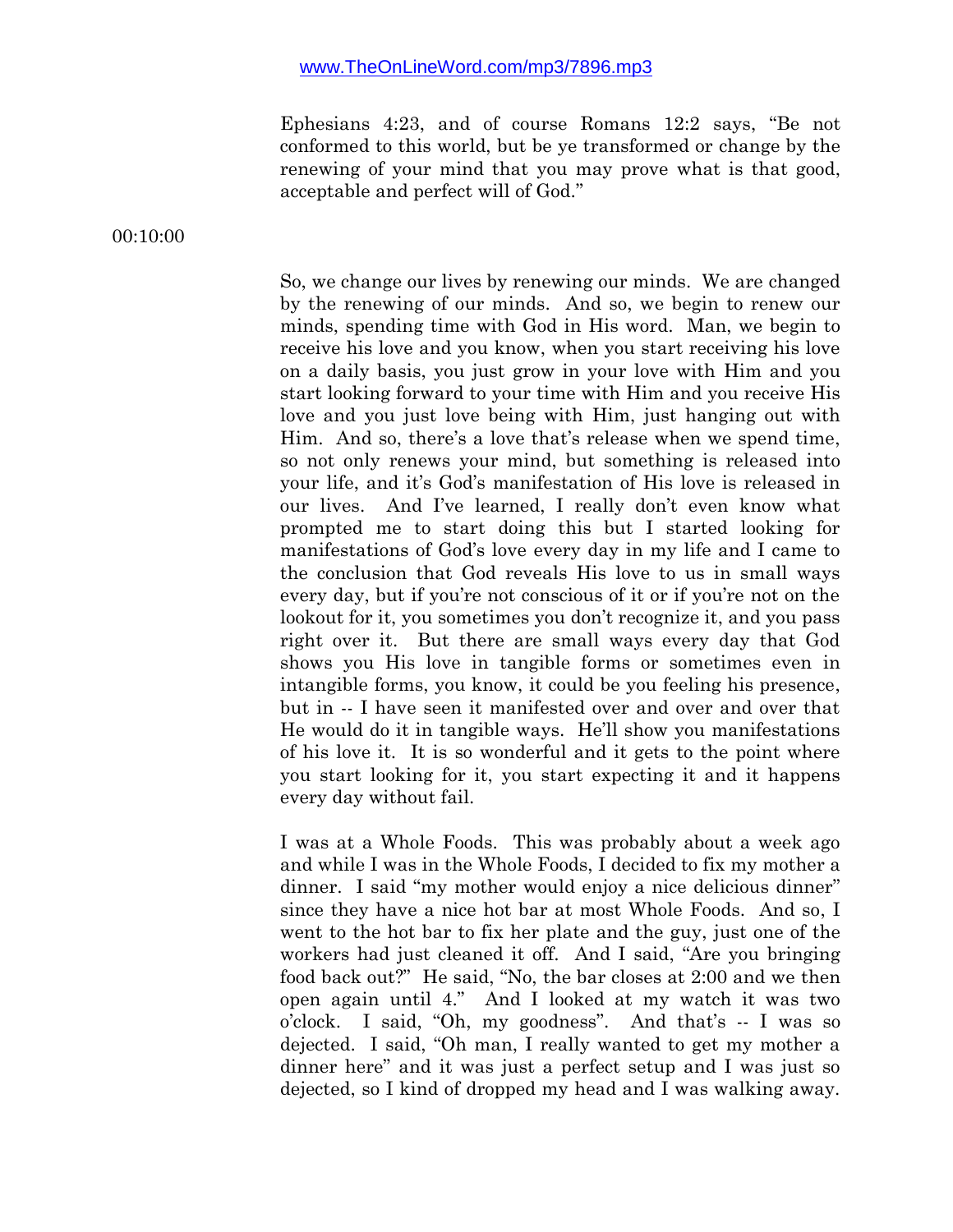And as I was walking away, I saw a plate kind of push back to the back and it was under a heat lamp and I was kind of curious and I walked over to it and grabbed it. It was a full dinner prepared and it was sitting back under a heat lamp and I grabbed it and it was red hot and I looked at it and it was salmon, it was green beans, it was roasted potatoes and it had all of these wonderful trimmings, I said, "Oh Father, thank you so much!" I knew -- I said, "God, you fix that plate!" God fix my mother's plate and hid it under, he left and kept it there just for me! God did that. God did that. That was a manifestation of His love and I knew God winked at me. He winked at me!

That's what I mean, there are small manifestations that God will show you of His love on a daily basis. I've been seeing it and experiencing it without fail. Every day God shows you; He expresses His love to you in small ways, but if you're not conscious of His love or if you're not aware of it, you will pass right over and you'll miss it. But there are special little things that God does for you on a daily basis. God fix my mother a plate. He fixed my mother a plate, had it hot and reserved and hidden. He didn't hide it from me, He hid it for me. It was a manifestation of His love. And when I got to my mother's house, my mother said, "I'm (14:00) get in the desk right now." She torn her top off of that plate man and she went to work, and I felt so good, I feel so good. I said, "Oh man, it was a manifestation of God's love."

God fixed my mother a plate and reserved it for her. He put it even under a heat lamp. And it was only plate there because the guy had taken all the food. God had already fixed her a plate. And then also God is -- God loves us that much. God loves us that much that he'll reveal His love to you in small meaningful significant ways throughout your day, but you have to be conscious, you have to be aware of them. You have to be looking for them and expect of them and God had drop it in. I begin to ask the Lord, I said, "Lord, you know, I don't know how I started coming and look for these little manifestations of your love." I said, "Are there any scriptures that back this up? Because I've been telling people that You would do these little manifestations of love and I don't want to just be telling people then and there's no scripture to back" and I says, "Are there any scripture to back that up", and you know, when I thought for a minute and begin to just kind of search through the files, the memory files of my mind and spirit, of course, there are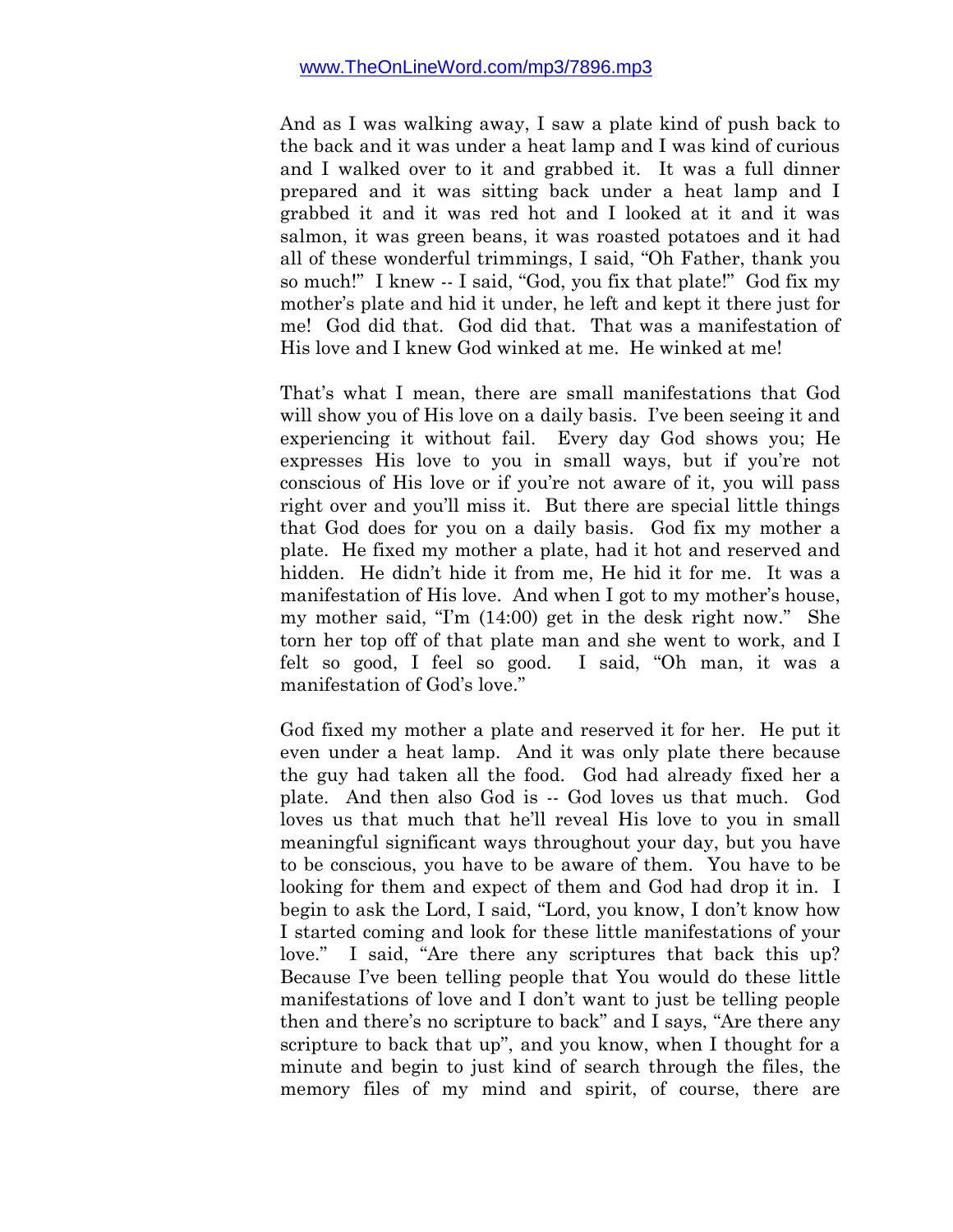scriptures for it. Of course, he said, "You see that and have them places with Christ Jesus, so that I can show you the riches of my grace."

00:15:27

It's a show. He shows you that means manifested appearance. I can show you the exceeding riches of my grace and my kindness towards you. Of course, I'm showing you the riches of my grace and my kindness towards you. It's a show, manifested appearance. So, that was one I thought about. Then I thought about the scripture over -- I can't remember if it's Psalms or Proverbs but it says, he shows us the psalmist says, "Lord, you show me your marvelous kindness in a strong city." You show me your marvelous kindness in a strong city. You show me your marvelous kind of then I thought about this one. This is the best one of all. Jesus himself said in the Gospel of John. He says, "If you will keep my word and if you will love one another as I have loved you." He says, "God will love you. I will love you. Will come and make our bow with", and then he says this is the part I love and he says, "I will manifest myself to you".

That did it right, there that did -- I was done. I said, "I see it clearly." Jesus manifests of course, he manifests himself. He manifests His grace to you, His love to you. He manifests that and so these little miracles that I'm talking about is nothing but Jesus manifesting His presence, manifesting His love, manifesting His grace, so the scriptures are full of manifested love and grace on a daily basis. Now, that's a bonus. They didn't have anything to do with change. What I gave you all that as a bonus. That's a bonus. That's a bonus. Well, you know it does have to do with change because that number one spending time with Him, spending time with Him and receiving His love. It changes your life. It changes your life. And when God shows you these little signs of love, when He manifest His love, miracles of love during your day, it feels you up and overflows you and now it makes you want to reciprocate that love not only back to Him, but then you start looking for others to show that love too. You start looking for others to show that love because you yourself have received that love from Him and it's so overwhelming, it makes you seek others to share that love with.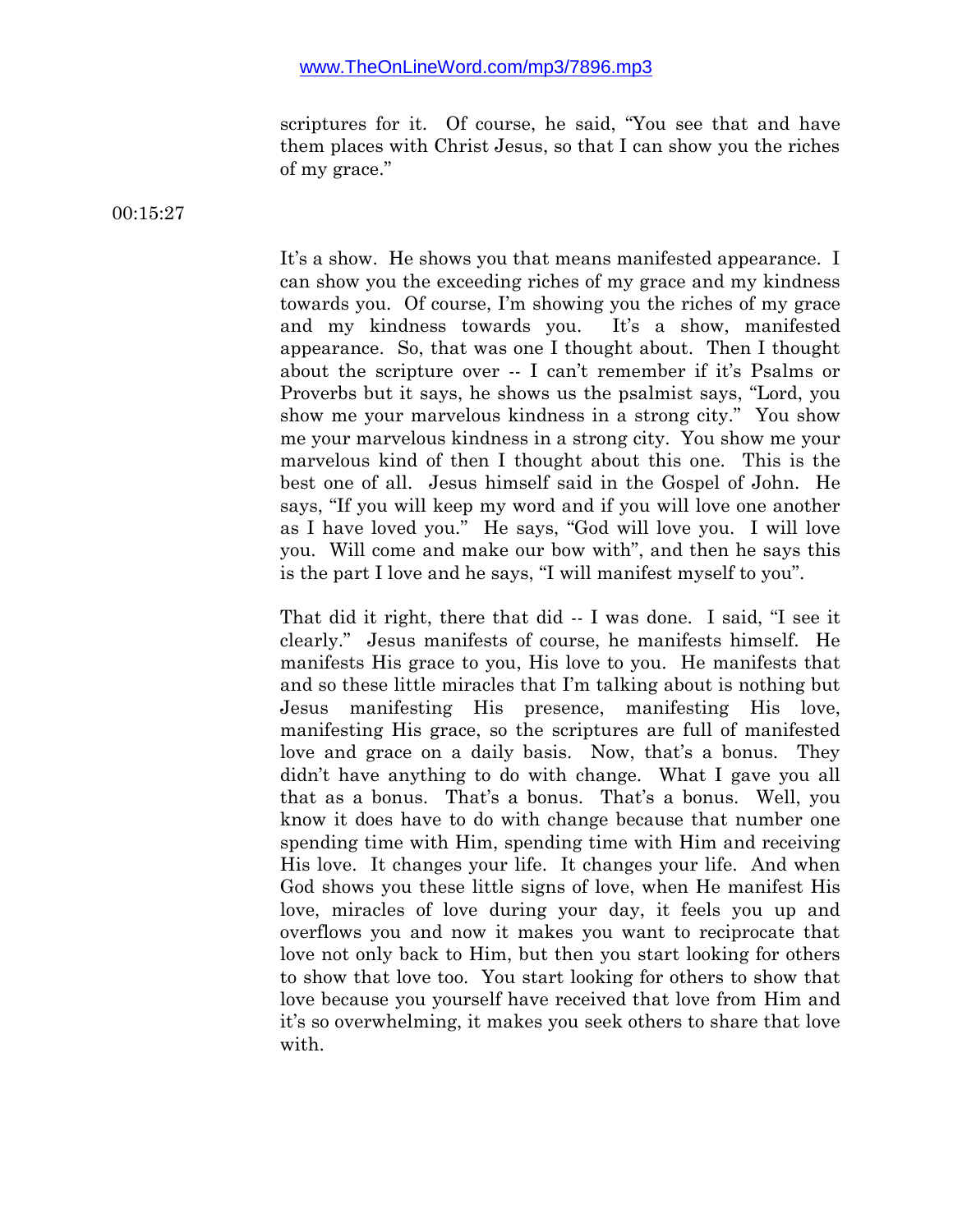So, God will manifest His love to you and then you in turn will begin manifesting His love to others through you and -- oh man, that's a beautiful thing, but it changes your life. Changes you to a loved person. It changes you to a loved person. So, spending time in the word and spending time in prayers, spending time in relationship with God, it changes your life. That's the first way to improve your life. It changes your life. Number two, second way to improve your life is to read more, read more, read more. Reading exposes you to new ideas, exposes you to inspiration. It enlarges your capacity, it enlarges your knowledge, increases your knowledge. It expands your vocabulary, gives you vocabulary expansion. It improves your memory, it gives you a stronger thinking, analytical skills. You have improved focus, better writing skills. So, reading more is powerful. In fact, probably, I don't know maybe a year ago, I went and got a notebook and I call it my learning notebook. So, every time I'm reading, you know just going about my day, I always write in that notebook what I learn, what I learn for that day. And it's becoming a powerful treasure because everything I learn whether it's a good story or a joke or inside or principal, I write it down and I'm cataloging now in my learning notebook and it's becoming a powerful resource because now I can look back through it and then see the powerful lessons and the powerful moments of truth, the powerful principles that changed my life, the powerful insights, the powerful revelation. It changes your thinking, it expands your capacity, it changes your life. So, reading changes your life.

00:20:00

I like something that Mike Murdock said, Mike Murdock said, "The difference between today and your future is information. If you don't learn anything new today, tomorrow will be just like today. This means that you won't have a future just a longer day. Just a longer day. Your future is in your discovery. You should learn something new every day. You should learn something new every day and this modern world we live in now is filled with so many avenues to learn something new whether it's through YouTube videos. Oh man, you can learn, you know, you can just take full seminars on YouTube now, full courses. I literally watched some teaching every day on YouTube, on Instagram. I'm following powerful thinkers. And so, I'm always grabbing nuggets. I'm always learning. I'm always trying to learn. I'm always trying to add to my knowledge base, and so,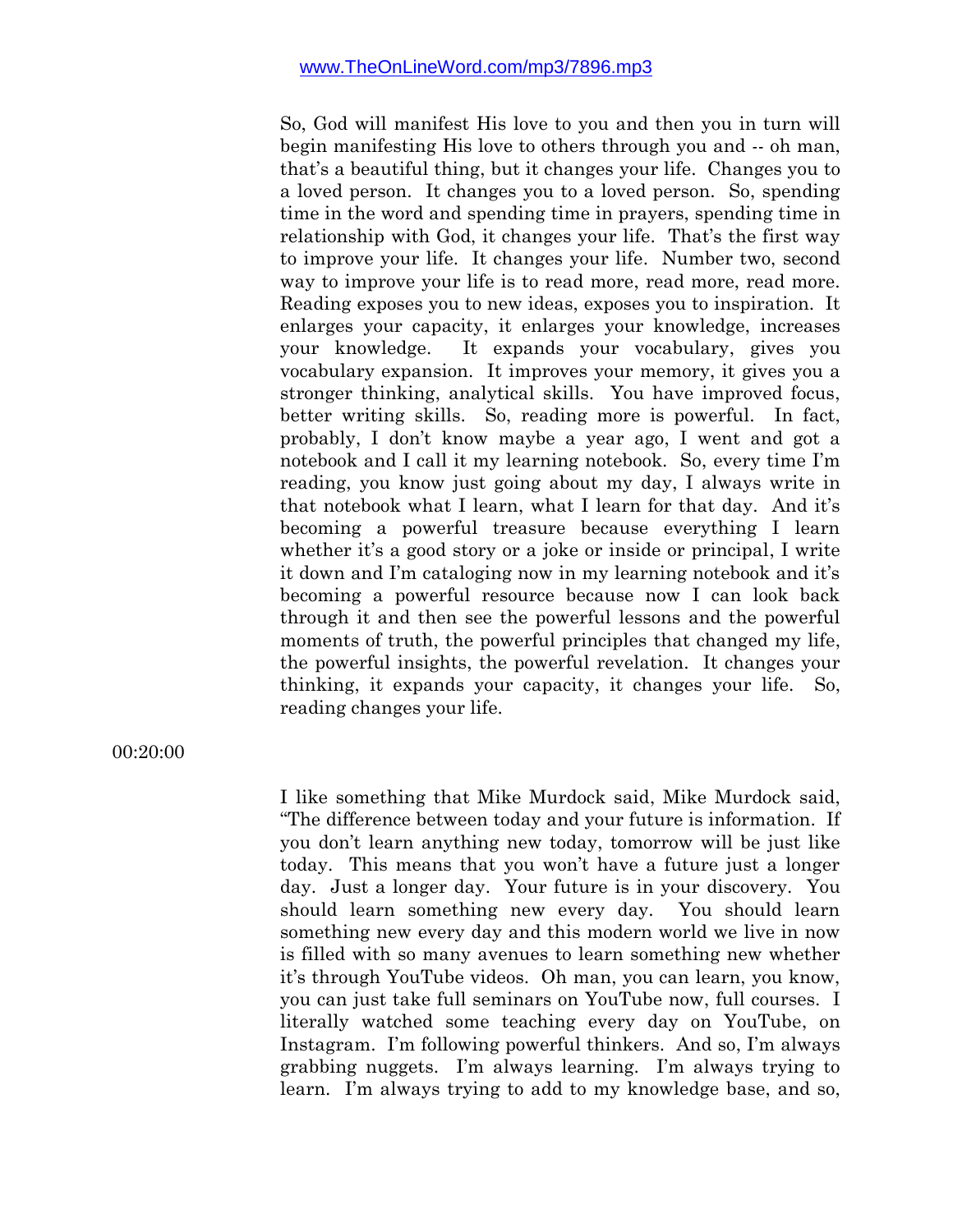there are podcast. I'm subscribed to probably 15 different podcasters. And so, I'm always listening, I'm always learning. So, if I'm driving or if I'm working out, I'm always adding information. I'm always gathering knowledge because knowledge is the key to change your life. Knowledge is the key to change your life. It gives you inspiration and gives you information and it fuels your growth and it causes an explosion of excitement and change into your life. So, you should learn something new every day. You can even listen to audio books, audio books. So, if you don't like reading, get it on audio book. You know the Bible even says you can listen to audio books. I said the Bible even says you can listen to audio books, which I like to know where that is. Listen.

The Bible says that you can listen to audio books. Listen to this. This is Proverbs, Chapter 1 verse 5. Listen what it says, "A wise man will hear, that's audio." Listen to this, "A wise man will hear and will increase learning." The Bible is saying listen to audio books. That's in the Bible. I found it. I said, "That's good Holy Spirit, I didn't know that was in the Bible." A wise man will hear and will increase learning. I need to send that scripture to the audible company, as in Amazon company. I need to send that to audible -- let them know that your business is actually in the Bible. A wise man will hear and increase learning. Wise man will hear and increase learning. And a man of understanding shall attain unto wise counsels. Proverbs 9:9 says, "Give instruction to a wise man and he will be yet wiser. Teaches just man and he will increase in learning.

Zig Ziglar said, he said, "You have to feed your mind daily with the good, clean, pure, powerful and positive." No matter how good you are or how smart you are, you can always learn something new. You can always learn something new. Your life is limited to the knowledge in your mind. If you don't know better, you can't do better. Your life is limited to the knowledge in your mind. If you don't know better, you can't do better. And so, read more, read more, read more. It's the second tip to improve your life. Read more. Man, I'm almost out of time. I'll give you this one and then we'll pick up later. The third tip to improve your life is to adapt good health habits. I said great tip to improve your life. Adapt good health habits like exercising daily, eating nutritious food, eating healthy, getting enough sleep. Adapt good health habits. Adapt good health habits. I'm going to do a session in the next series on that so I won't go into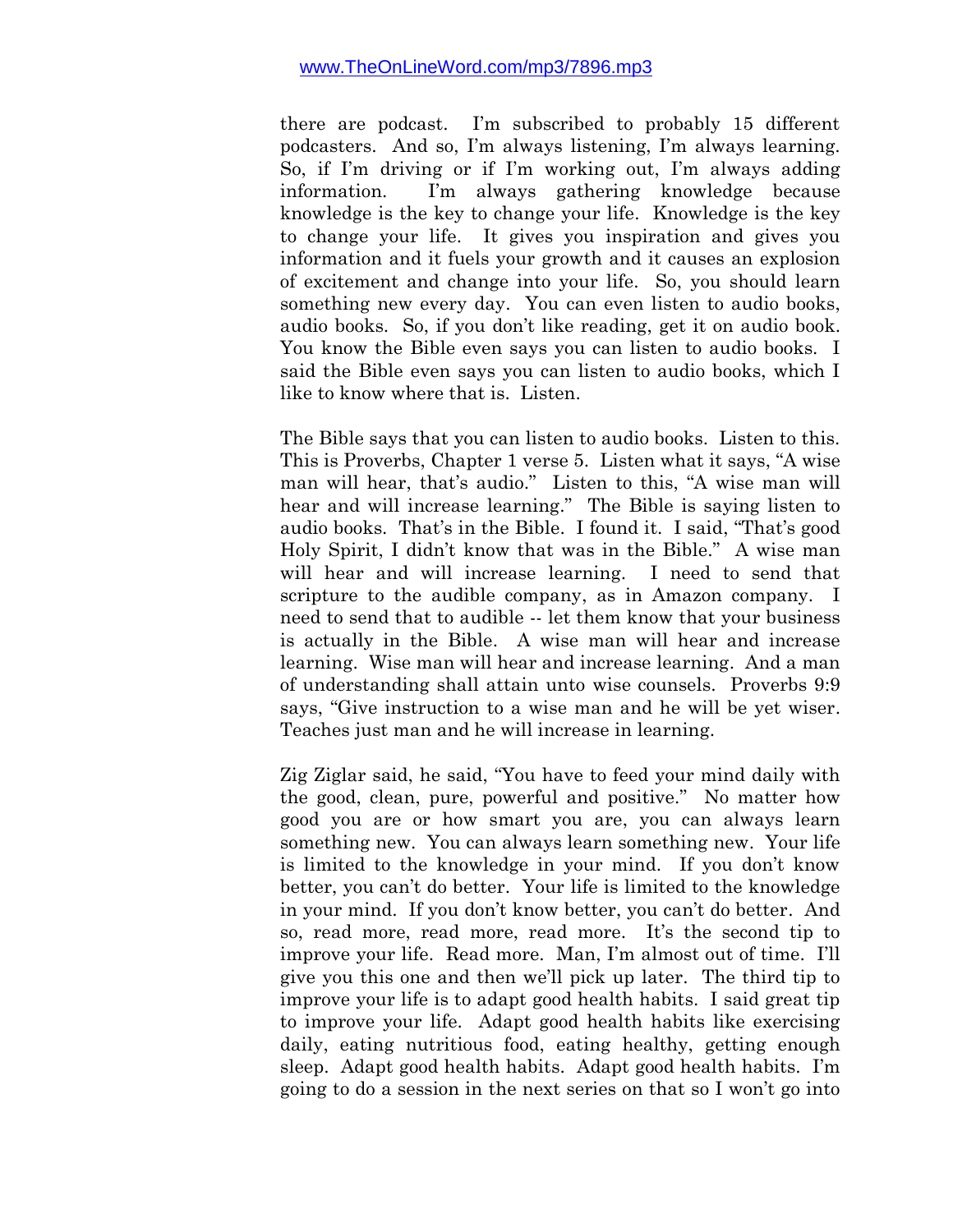it too much now, but that's a wonderful way to improve your life. What can you do? What can you do? How can you win the day where your health is concerned? Ask that question every day, how can I win today where my health is concerned? What can I do? What can I do to better my health? What can I do to better my energy? What can I do -- because keep in mind, when you improve yourself, when you become better, you become more valuable to others. So, it's not just about you because when you feel good and when you're strong and when you have great health, now you can be of greater service to others.

You can do more. You can be a greater blessing. But if you're broken down and if you're sick, and if you don't have the energy, it's not really much you can offer others and so it's all about becoming better so that we can offer greater value to others when you feel good. Now, you can cheer someone else's day. Now, you can cheer somebody else's day. You can make someone else's day. About a week ago, I drove around to three or four different houses and I was delivering produce, delivering fruit and vegetables and juice to people who were kind of under the weather, but I couldn't have done that if I was sick myself, but because I had good health habits, I was able to be of greater value to those that needed it at that time! And so, when we have good health habits makes you better, now you're of greater value to others.

Praise God. So that's what it's all about. God wants us to change our lives so that we can become better and of greater value to others. Praise God. Praise God. Give the Lord a hand clap for His word. I'm going to stop right there. I'll stop right there. I'll stop right there. Amen. I got a few more tips to help you to improve your life. We just got to three of them, but I got several more. I also have a list of about ten things that successful people do every day. So, we'll share that list as well. So, don't miss a session. Praise God. We're having fun. We're having fun. Those of you who are watching us by television, I want you to go to BrothersOfTheWord.com. You can listen to this series in its entirety. Purpose, Time, Change. Absolutely free of charge. You can also email it to a friend. But thank you so much for joining us today at brothers of the word because brother you need the word.